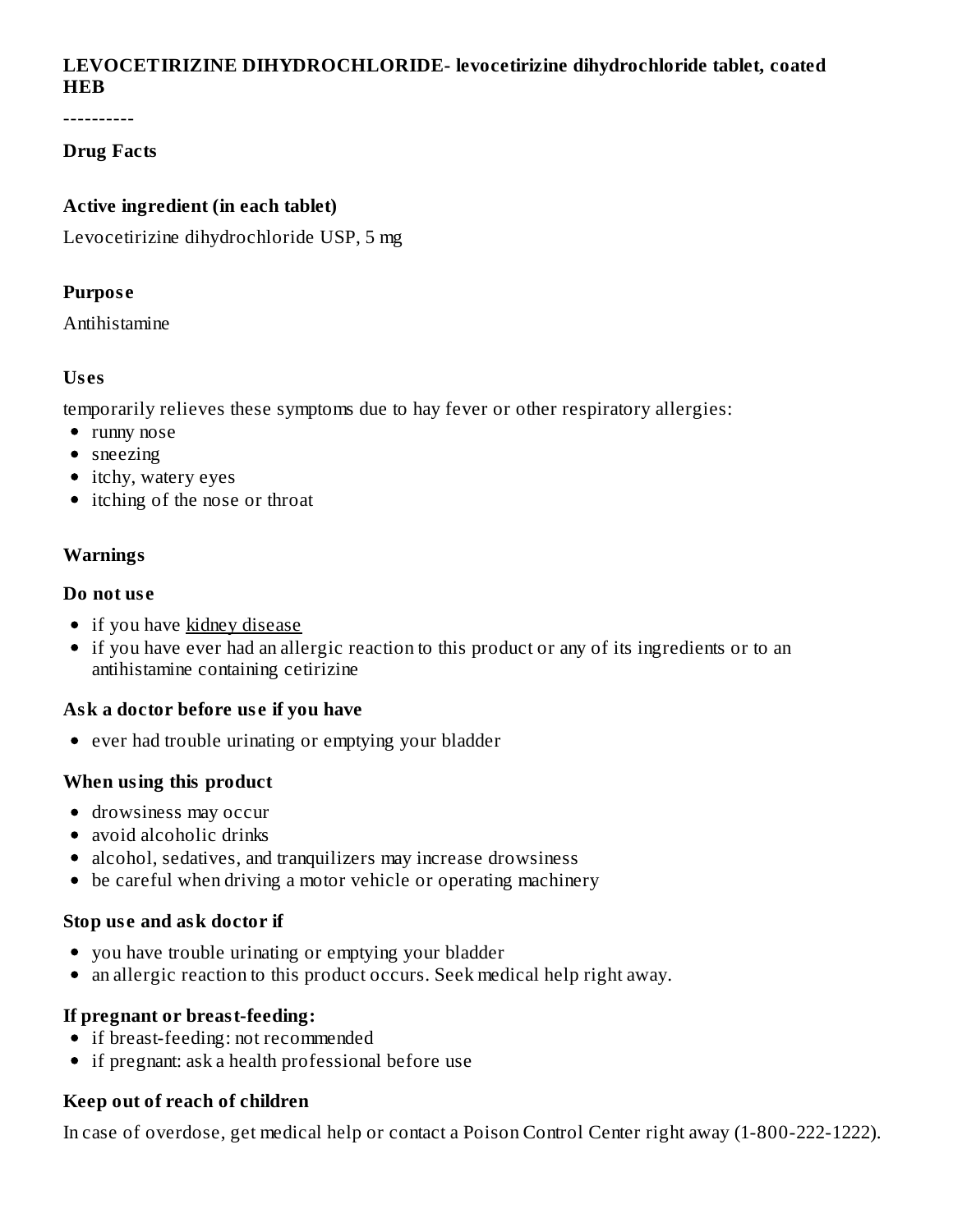#### **Directions**

| adults 65 years of age<br>and older        | ask a doctor                                                                                                                                                                                                              |  |  |
|--------------------------------------------|---------------------------------------------------------------------------------------------------------------------------------------------------------------------------------------------------------------------------|--|--|
| adults and children 12-<br>64 years of age | take 1 tablet $(5 \text{ mg})$ once daily in the evening<br>do not take more than 1 tablet $(5 \text{ mg})$ in 24 hours<br>$1/2$ tablet (2.5 mg) once daily in the evening may be<br>appropriate for less severe symptoms |  |  |
| children 6-11 years of<br>age              | • take $1/2$ tablet (2.5 mg) once daily in the evening<br>do not take more than $1/2$ tablet $(2.5 \text{ mg})$ in 24 hours                                                                                               |  |  |
| children under 6 years<br>of age           | do not use                                                                                                                                                                                                                |  |  |
| consumers with kidney<br>disease           | do not use                                                                                                                                                                                                                |  |  |

#### **Other information**

- store between 20° and 25°C (68° and 77°F)
- safety sealed: Bottle: do not use if carton was opened or if printed foil inner seal on bottle is torn or missing Blister: Do not use if seal is broken or if individualblister unit is open or torn

## **Inactive ingredients**

colloidal silicon dioxide, hypromellose, lactose monohydrate, magnesium stearate, microcrystalline cellulose, polyethylene glycol, titanium dioxide

#### **Questions or comments?**

Call **1-888-375-3784**

### **Carton Label**

Placeholder Image

| LEVOCETIRIZINE DIHYDROCHLORIDE<br>levocetirizine dihydrochloride tablet, coated |                |                    |               |  |  |  |  |  |
|---------------------------------------------------------------------------------|----------------|--------------------|---------------|--|--|--|--|--|
| <b>Product Information</b>                                                      |                |                    |               |  |  |  |  |  |
| <b>Product Type</b>                                                             | HUMAN OTC DRUG | Item Code (Source) | NDC:37808-126 |  |  |  |  |  |